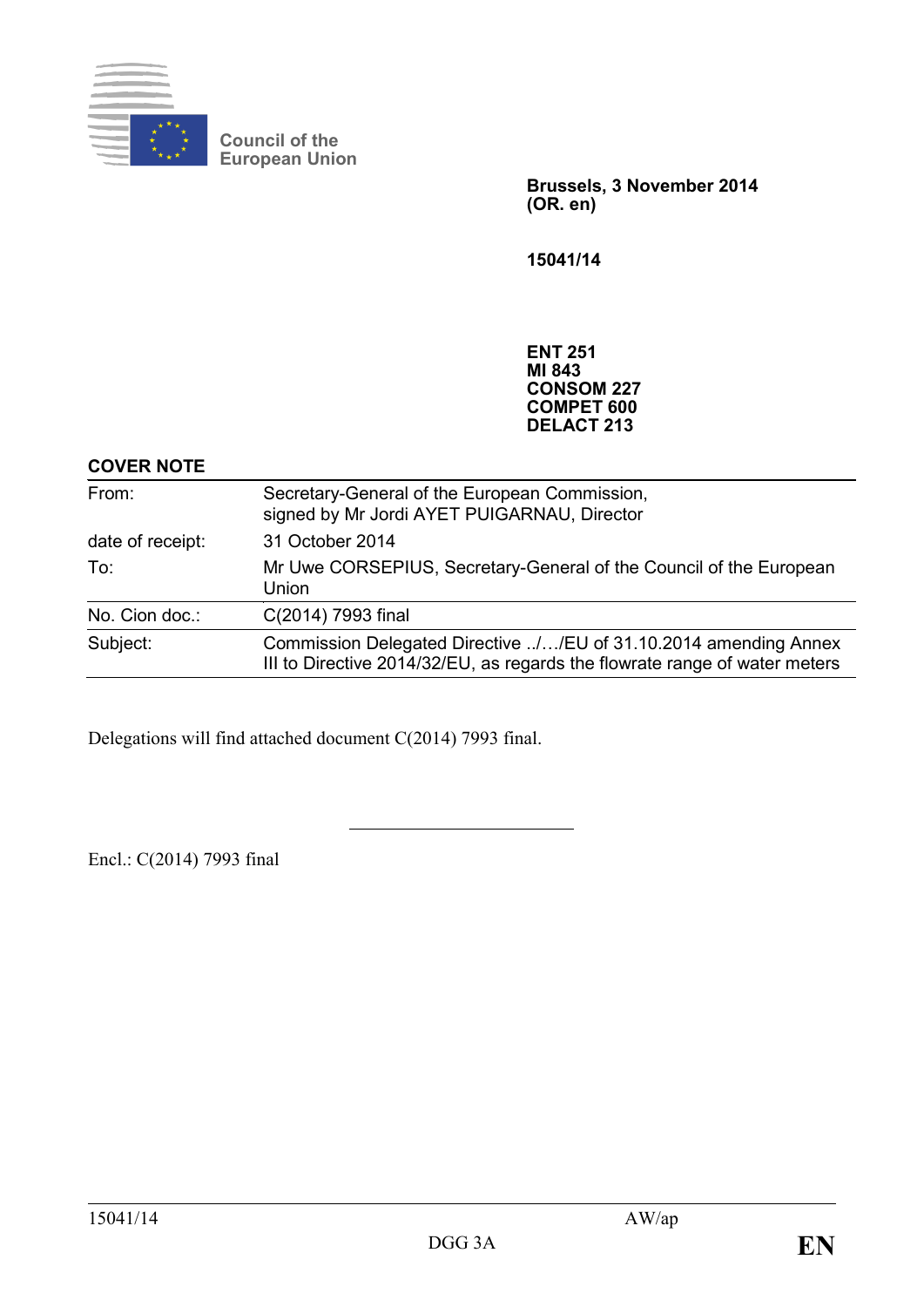

EUROPEAN **COMMISSION** 

> Brussels, 31.10.2014  $C(2014)$  7993 final

# **COMMISSION DELEGATED DIRECTIVE ../…/EU**

# **of 31.10.2014**

**amending Annex III to Directive 2014/32/EU, as regards the flowrate range of water meters**

(Text with EEA relevance)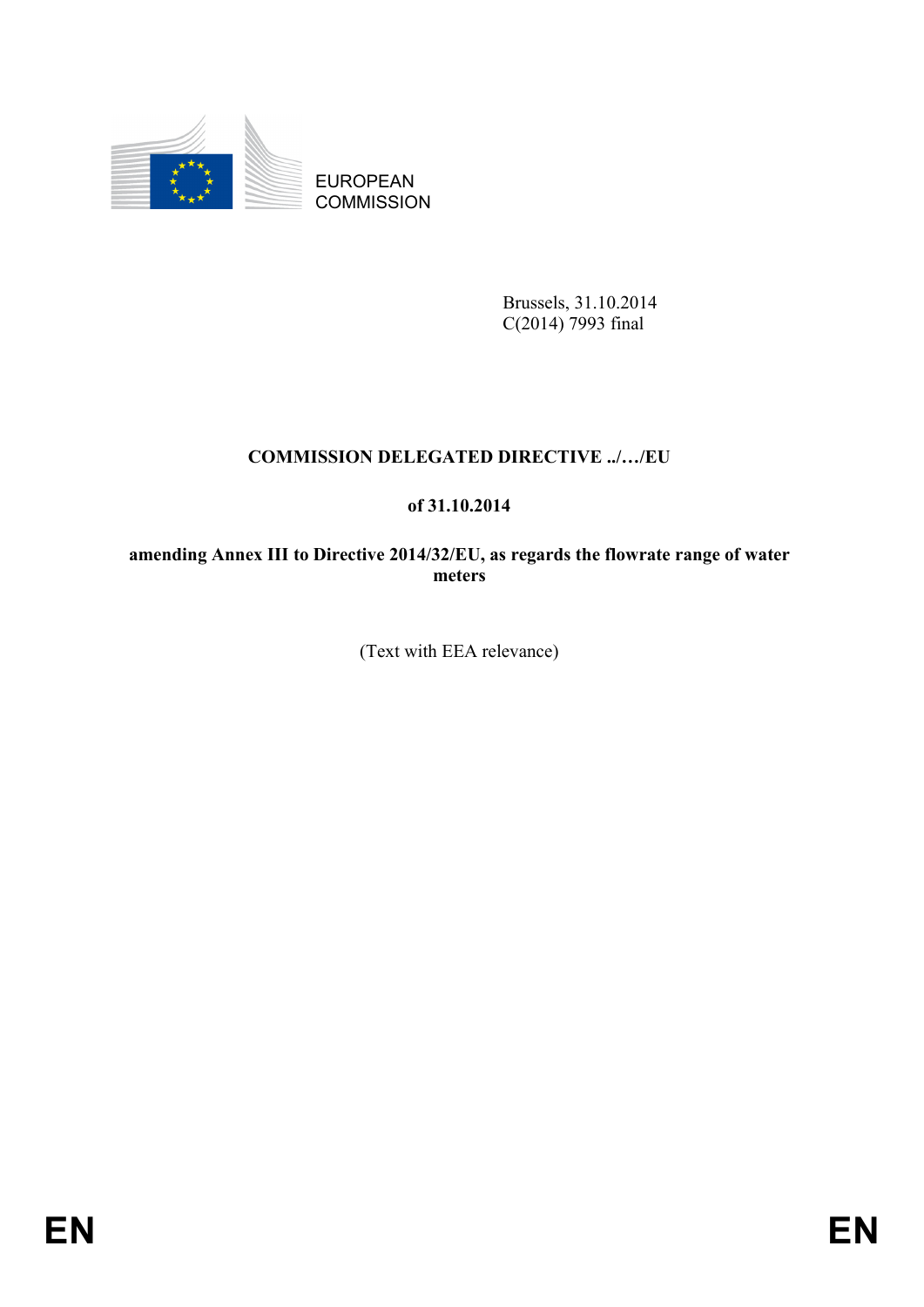# **EXPLANATORY MEMORANDUM**

## **1. CONTEXT OF THE DELEGATED ACT**

Directive 2014/32/EU sets out the requirements that certain measuring instruments have to satisfy with a view to their being placed on the market and/or put to use for specific measuring tasks prescribed by the Member States. This Directive applies, among others, to water meters intended for the measurement of volumes of clean, cold or heated water in residential, commercial and light industrial use (Annex III). The first of the specific requirements for water meters (point 1 in Annex III to Directive 2014/32/EU on measuring instruments) contains a rated operating condition for the flowrate range ( $Q_3/Q_1 \ge 10$ ). Article 47 (b) of Directive 2014/32/EU empowers the Commission to adopt delegated acts concerning the amendment of the instrument-specific Annexes in relation to the rated operating conditions.

On 31 October 2011 an update of the standard EN 14154 entered into force which contains a higher flowrate range  $(Q_3/Q_1 \geq 40)$ . The standard is more exigent than the specific requirement and it has been requested to adapt the requirement in the Directive to be equal to the standard.

## **2. CONSULTATIONS PRIOR TO THE ADOPTION OF THE ACT**

The change of the flowrate range for water meters from  $Q_3/Q_1 \ge 10$  to  $Q_3/Q_1 \ge 40$  due to the revision of harmonised standard EN 14154 was first discussed at the working group on measuring instruments at its meeting on 11-12 June 2013. Member States authorities and stakeholders were present in the group and agreed that this change was appropriate.

A new Directive replacing Directive 2004/22/EC on measuring instruments, the applicable legal instrument at the time, was about to be adopted and it was considered more appropriate to introduce this modification in the revised Directive. Following the entry into force of Directive 2014/32/EU on measuring instruments, this issue was presented and discussed again at the working group on measuring instruments on 12 June 2014. Member States and stakeholders expressed their full support to the proposed change. The European Parliament and Council were also informed of these discussions.

# **3. LEGAL ELEMENTS OF THE DELEGATED ACT**

The proposed Commission delegated Directive would amend point 1 of Annex III to Directive 2014/32/EU on measuring instruments, and replace the rated operated condition for the flowrate range from  $Q_3/Q_1 > 10$  to  $Q_3/Q_1 > 40$ .

Directive 2014/32/EU on measuring instruments was adopted on 26 February 2014 and needs to be transposed by Member States by 19 April 2016. The national provisions implementing that Directive will start applying on 20 April 2016.

It is proposed that this Commission delegated Directive is also transposed by Member States by the same date, 19 April 2016, and that the national provisions start applying on 20 April 2016 as well.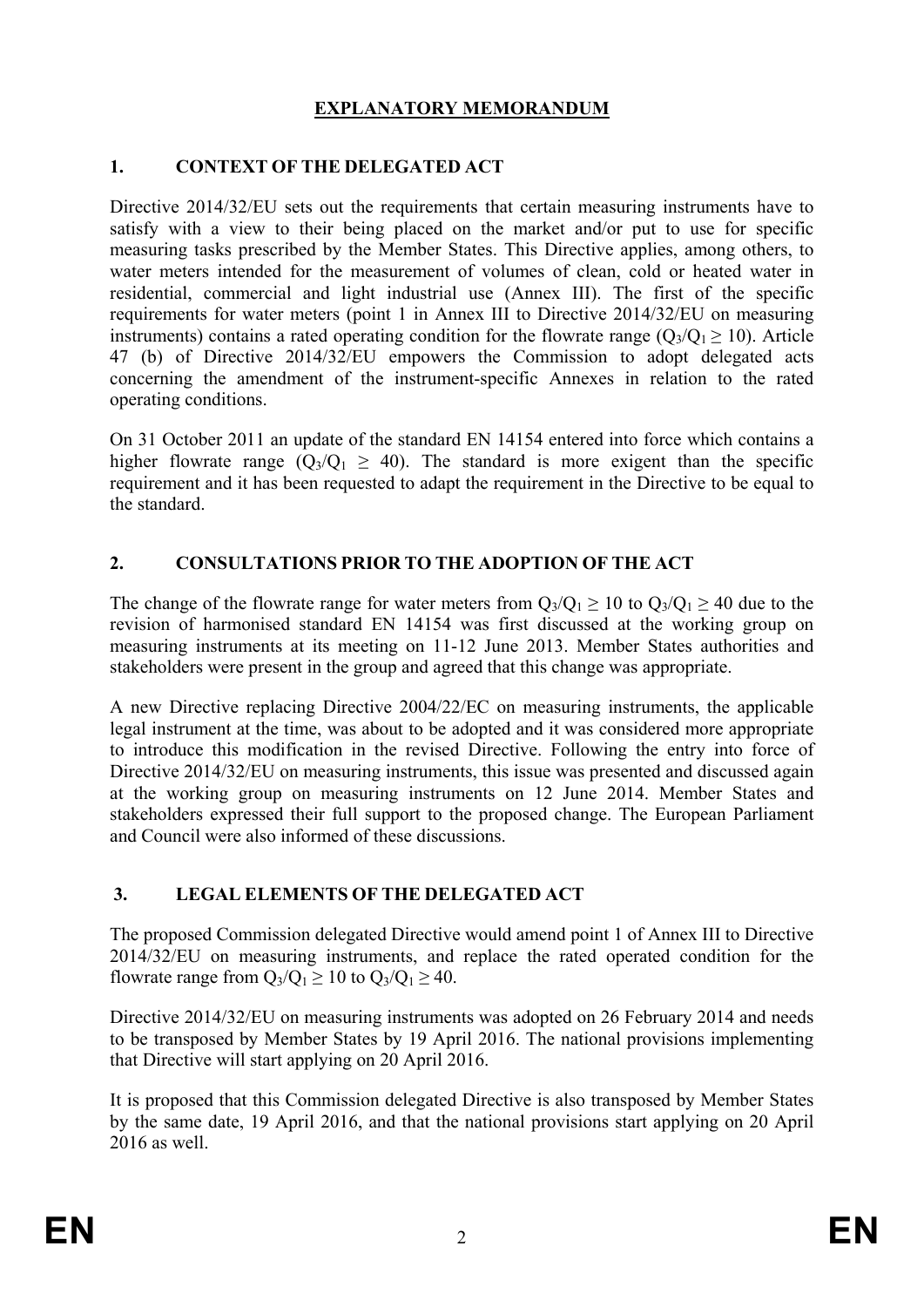# **COMMISSION DELEGATED DIRECTIVE ../…/EU**

#### **of 31.10.2014**

### **amending Annex III to Directive 2014/32/EU, as regards the flowrate range of water meters**

## (Text with EEA relevance)

#### THE EUROPEAN COMMISSION,

Having regard to the Treaty on the Functioning of the European Union,

Having regard to Directive 2014/32/EU of the European Parliament and of the Council of 26 February 2014 on the harmonisation of the laws of the Member States relating to the making available on the market of measuring instruments  $(recast)^1$  $(recast)^1$ , and in particular Article 47 (b) thereof,

Whereas:

- (1) Directive 2014/32/EU sets out the requirements that certain measuring instruments have to satisfy with a view to their being placed on the market and/or put to use for specific measuring tasks prescribed by the Member States.
- (2) The first of the specific requirements for water meters (Requirement 1) included in Annex III to Directive 2014/32/EU refers to the rated operating condition for the flowrate range  $Q_3/Q_1 \ge 10$ .
- (3) On 31 October 2011 an update of the standard EN 14154 which included the flowrate range  $Q_3/Q_1 \geq 40$  entered into force. The revised EN 14154 standard reflects the international standard. It is more exigent in relation to the flowrate range than the specific requirements set out in Annex III to Directive 2014/32/EU and results in more precise measurements.
- (4) Prior to the introduction of the flowrate range  $Q_3/Q_1 > 10$  by means of Directive 2004/22/EC on measuring instruments, the international OIML standard which already contained a requirement for the flowrate range of  $Q_3/Q_1 \geq 40$  was applied in all Member States. As a result of the transitional provisions provided for in Article 50 (2) of Directive 2014/32/EU, most of the water meters currently placed on the market are already in conformity with the requirement of  $Q_3/Q_1 \geq 40$ .
- (5) Water meters with the flowrate range  $Q_3/Q_1 \ge 10$  may be significantly cheaper than those meeting the requirements of the standard EN 14154 ( $Q_3/Q_1 \geq 40$ ). Directive

<span id="page-3-0"></span><sup>1</sup> OJ L 96, 29 March 2014, p. 149.  $\mathbf{1}$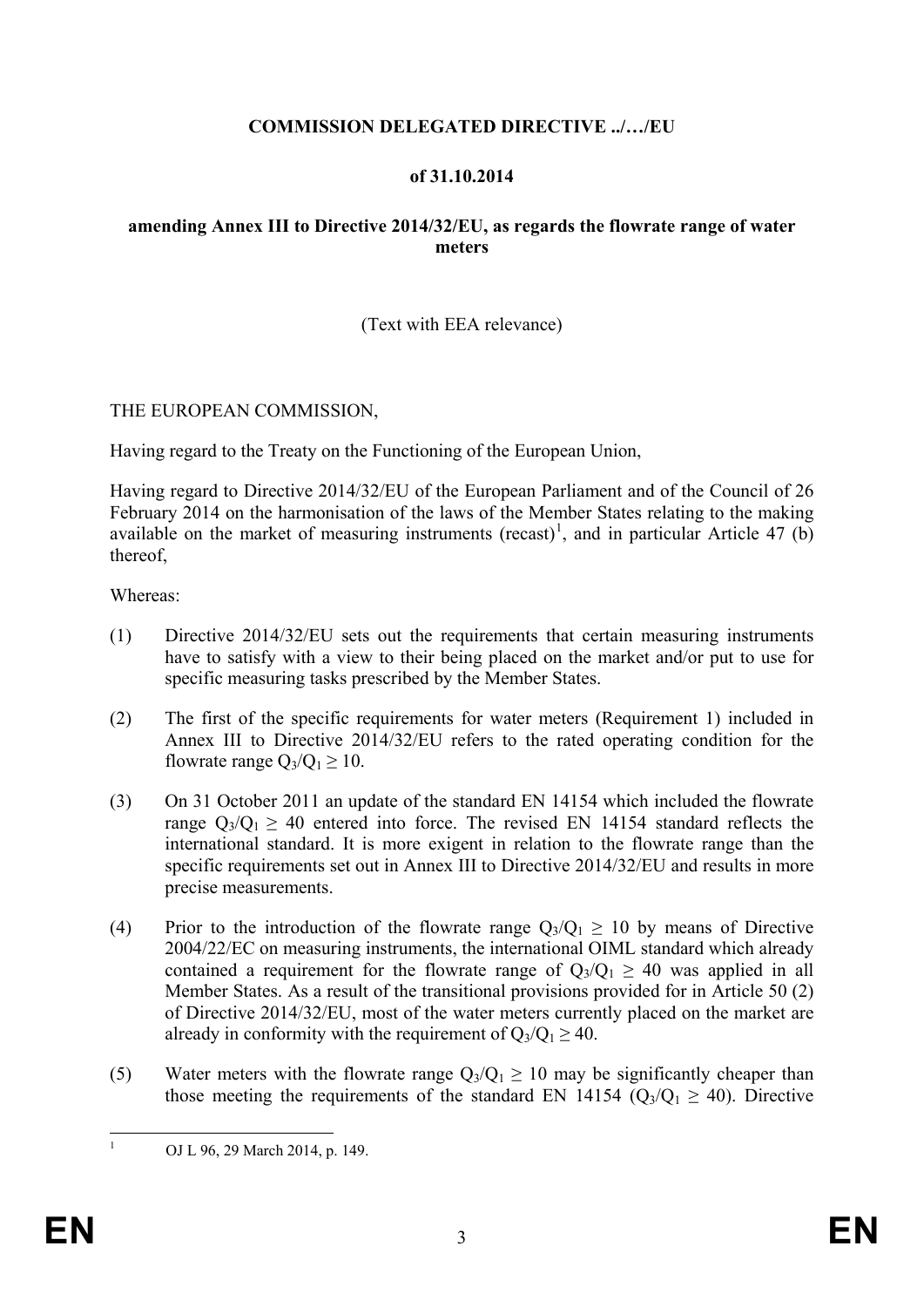2014/32/EU, in point 10 of Annex III thereto, gives discretion to the utility or the person legally designated for installing the water meter to determine, inter alia, what level of flowrate range is appropriate for the accurate measurement of consumption that is foreseen or foreseeable<sup>[2](#page-4-0)</sup>. Therefore, water meters not conforming to the standard EN 14154 for flowrate range but in line with the requirements set out in Annex III to Directive 2014/32/EU may be installed. This may, however, increase the possibility of customers having errors in bills resulting from the less precise measurement of the meter.

- (6) The flowrate range of  $Q_3/Q_1 \geq 40$  represents the state of the art embodied in the current international standard and manufacturing practice, as well as the minimum quality available at present on the Union market. It provides for more precise measurements thereby ensuring a higher level of protection of consumers. Given that the flowrate range of  $Q_3/Q_1 \geq 40$  has for many years been and still is the minimum being installed by the market, compliance does not involve additional costs for users.
- (7) Directive 2014/32/EU should be amended accordingly,

HAS ADOPTED THIS DIRECTIVE:

### *Article 1*

In Annex III to Directive 2014/32/EU, point 1 is replaced by the following:

"1. The flowrate range of the water.

The values for the flowrate range shall fulfil the following conditions:

$$
Q_3/Q_1 \geq 40
$$

 $Q_2/Q_1 = 1,6$ 

 $Q_4/Q_3 = 1,25"$ .

#### *Article 2*

1. Member States shall adopt and publish, by 19 April 2016 at the latest, the laws, regulations and administrative provisions necessary to comply with this Directive. They shall forthwith communicate to the Commission the text of those provisions.

They shall apply those provisions from 20 April 2016.

When Member States adopt those provisions, they shall contain a reference to this Directive or be accompanied by such a reference on the occasion of their official publication. Member States shall determine how such reference is to be made.

<span id="page-4-0"></span>See point 10 of Annex III.  $\overline{2}$